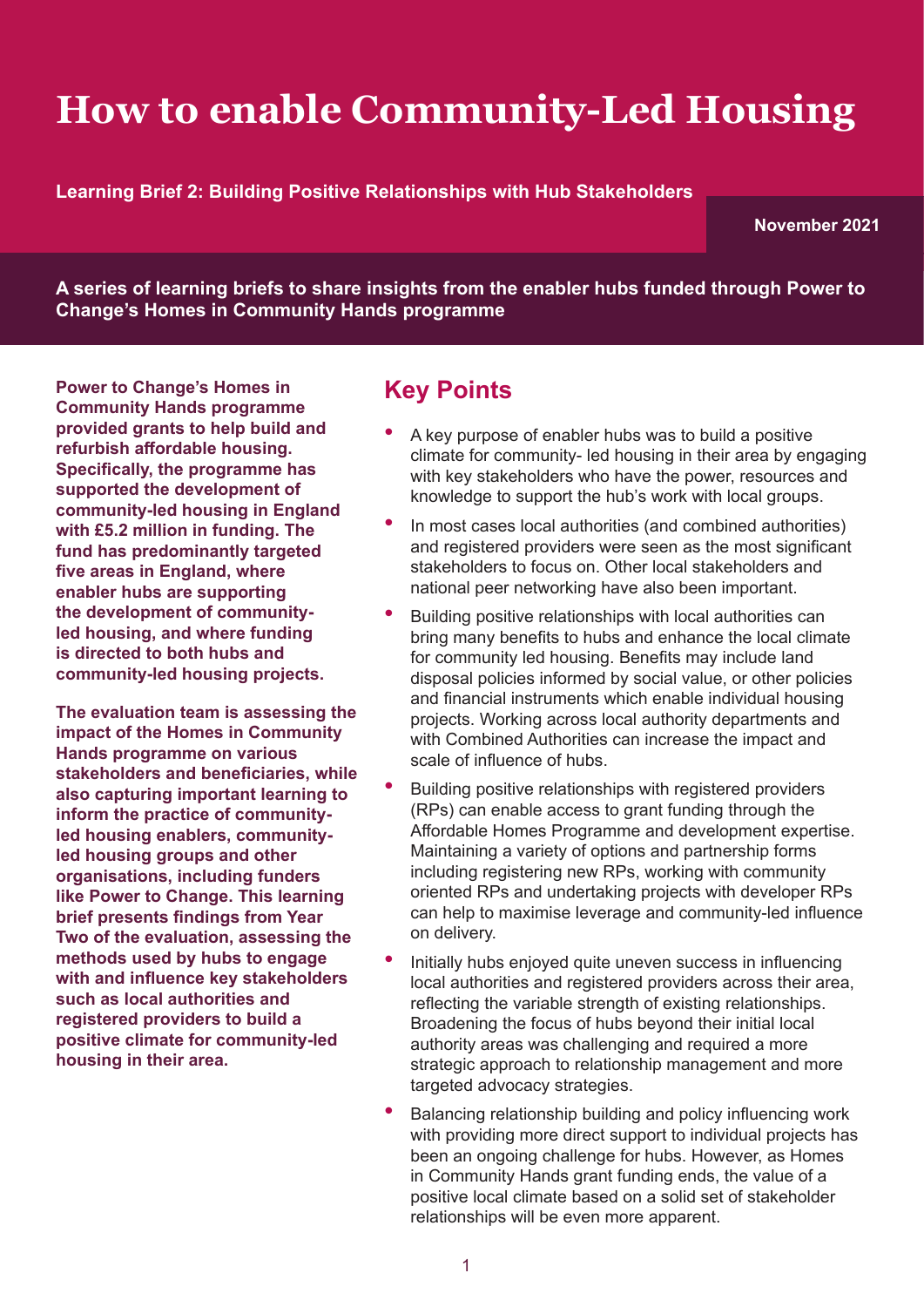### **Which stakeholders are critical to building a positive climate for community led housing?**

Engaging with key stakeholders who have the power, resources and knowledge to support the hub's work with local groups is a core purpose of community-led housing hubs. In most cases local authorities (and combined authorities) and registered providers (RPs) have been seen as the most significant stakeholders to focus on.

Other local stakeholders that hubs have sometimes engaged with include local third sector and social economy organisations and infrastructure bodies, public land taskforces and private housing developers.

Becoming a recognised part of local networks that are of importance to community-led housing, e.g. local housing partnerships, housing provider networks, tenants and residents groups, voluntary sector councils and regional think tanks (e.g. Centre for the New Midlands, Northern Housing Consortium) can provide a short cut to recognition and influence with a wide range of local stakeholders.

Peer networking across the national communityled housing movement; e.g. through Basecamp (an on line information sharing tool developed by Community Led Homes and used by the hubs) has also been very important in harnessing ideas and resources to build a positive local climate for community-led housing.

### **Building Positive Relationships with local authorities**

Building positive relationships with local authorities can bring many benefits to hubs including policy statements, financial support from commuted sums, Right to Buy receipts, prudential borrowing or other sources, asset transfer and land disposal policies including social value provisions, planning polices, councillor support for and involvement in community-led housing projects, and consistency of support after changes in political control.

Such relationships often built on longstanding trust and understanding of CLH, joint working and recognition of mutual benefit. Nevertheless such relationships can be vulnerable to changes in key local authority officers and members and are often uneven across council departments. For example securing a positive housing policy statement on community-led housing may not necessarily lead to positive relationships with the planning department, or in making the financial case for social value disposal or prudential borrowing support. The West of England hub has been particularly successful in its work with Bristol City Council in developing a site disposal policy informed by social value.

#### **CASE STUDY SOCIAL VALUE IN LAND DISPOSAL – BRISTOL CITY COUNCIL**

In 2020, Bristol City Council launched a CLH land disposal policy, aimed at transferring land to CLH groups and utilising innovative decision-making methodologies to take account of social value. The hub played an active role in supporting its launch and implementation, working closely with both the authority and CLH groups. Five groups obtained land through this process. This disposal process was also perceived to shift the local authority's role in relation to CLH groups – rather than providing direct support to communities in engaging around the concept, their negotiations are centred on heads of terms for land disposal, housing management expectations if they receive grant funding to support development, and other technical matters.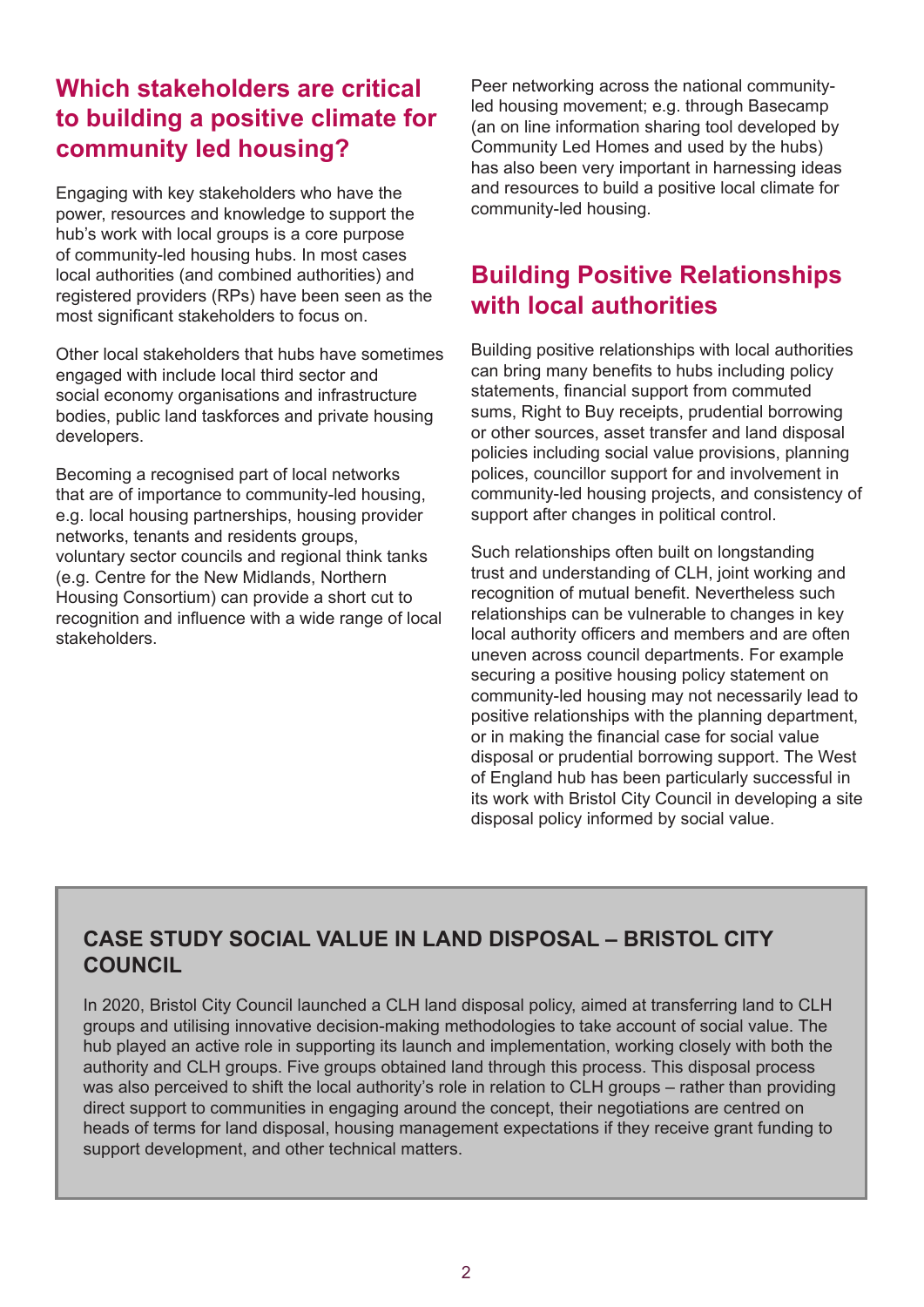Combined Authority Mayoral elections in 2021 provided the opportunity to influence manifestos, seek capital and revenue funding and land, and to engage with wider political networks at the regional level. Breaking Ground hub in Merseyside for example developed a quantified set of asks for capital and revenue funding and offers in terms of its support for wider regional objectives. In West Yorkshire the hub, Leeds Community Homes, has secured support from the newly elected mayor, who has made commitments to work on land supply and finance to ensure 500 community led homes are developed.

As attention has shifted to Combined Authorities and the regional level, further opportunities have been identified for influencing the bodies operating at that level. Sitting on regional public land task forces (e.g. in the West Midlands and Merseyside) has enabled hubs to connect directly with potential sources of land, and using innovative decisionmaking approaches that emphasise social value has shaped land disposal policies that have transferred land to community-led housing groups.

#### **Building Positive Relationships with registered housing providers (RPs)**

Building positive relationships with registered providers (RPs) can enable access to grant funding through the Affordable Homes Programme and development expertise and other forms of support for community-led projects (e.g. employment and training impacts) but this needs to be underpinned by trust and understanding. Four main forms of engagement with RPs were found in the research and these are now discussed in turn:

i) **Registering new community led RP providers**  is not the easiest or most direct way to access Homes England grant funding for CLH projects but was attracting increasing interest in the case study hubs. It has been identified as one option for future sustainability of hubs wishing to become developers and housing asset owners in their own right and was also being pursued by a number of groups and hub partners. One of the hubs (Leeds Community Homes) had set up a new non-charitable subsidiary company which was near to completing registration as an RP. In another case (Community Homes Tees Valley) a core hub partner (Redcar and

Cleveland Voluntary Development Agency) had successfully secured RP status after a 29 month registration process and was using this experience to advise other hub partners and groups while developing a pipeline of 4 CLH projects to provide a total of 70 homes.

- ii) **Community orientated RPs** were often among the existing partners in hubs. This provided opportunities for value-based partnerships with CLH groups, reflecting their own communitybased origins or roles, for example as secondary housing cooperatives. Such partnerships have the potential to avoid many of the problems of scale and power differentials, lack of local focus and professional distance that have often dogged relationship building with larger RP registered providers. Community oriented RPs have also supported the creation and early development of hubs and often been among the enabling service providers. However, there can sometimes be perceptions of 'competition' including with the hub's enabling service.
- iii) **Project based partnerships** with large RPs have often been used to provide project support to new CLH groups. This has enabled projects to gain access to Homes England grants, development and management expertise and services and other forms of technical support. Such partnerships can be structured in a variety of ways but it is important to ensure that they meet the needs CLH groups. Case studies highlighted the importance of limiting the time period before control of assets passes fully to groups and by ensuring that local residents and other individuals benefit from employment and training impacts.
- iv) **The 'Developer model'** can provide a route to scaling up community-led housing by focusing on homes that are already being built or likely to be built by RPs and other developers (for example in large new planned settlements, where the homes are transferred to a CLH body after completion). The crucial challenge is to ensure that these homes are genuinely community-led both at the development stage and at 'Live' stage'. A key role that some hubs were exploring was to provide a 'community build service' to enable developers to find a community partner and to facilitate successful partnership working, or to build a new community group from scratch to take on a stewardship role within their scheme.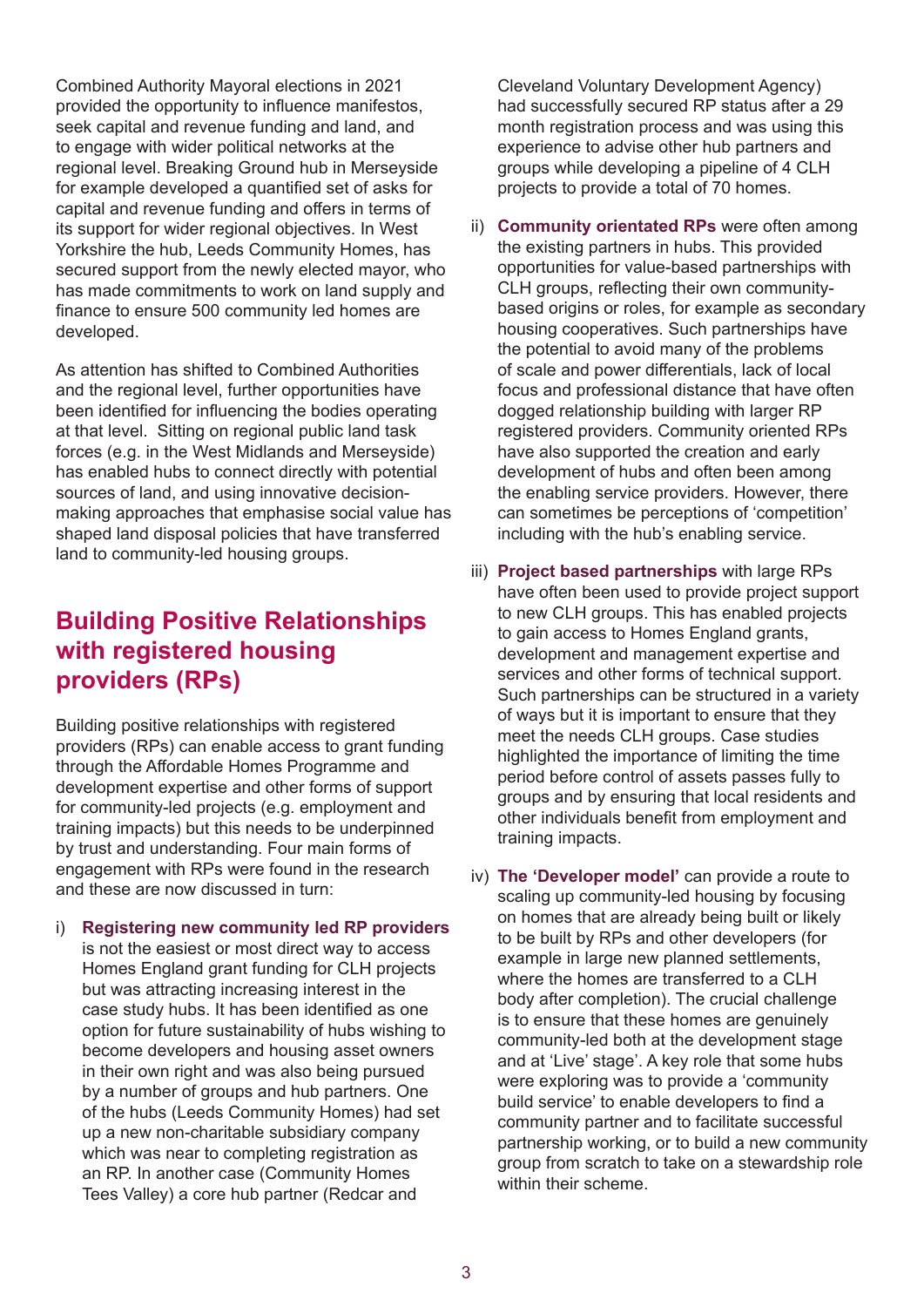#### **How do hubs build a positive climate for CLH?**

Initially hubs enjoyed uneven success in influencing local authorities and registered providers across their area, reflecting the variable strength of existing relationships. Broadening the focus of hubs beyond their initial local authority areas was challenging and required a more strategic approach to relationship management (e.g. issuing prospectuses, developing clear offers and asks to local authorities, joining a range of relevant local networks, and seeking active engagement with local trail-blazing projects by well-resourced partners). Some hubs have recently developed targeted advocacy strategies using 'power mapping' methods.

#### **CASE STUDY OF RELATIONSHIP MANAGEMENT – West Midlands Urban Community Homes**

wMUCH takes a strategic approach to relationship management, to influence and collaborate with key actors across seven local authority areas. Summarising their approach a wMUCH representative noted, *'… we have a relationship with all seven of them [local authorities] … primarily housing strategy'.* The hub has run a *'toolkit session for West Midlands housing officers'*, to *'enable community-led housing at a strategic level'* (wMUCH hub lead).

wMUCH has developed a two-pronged strategy for working with RPs:

- i) Developing a prospectus setting out the kinds of support it can offer to groups and to RPs, including a *'community building'* offer to assist developer RPs to work with CLH groups, and running online events to promote this.
- ii) Engaging with key RP forums and partnerships including Birmingham Social Housing Partnership and Matrix, an RP alliance which in 2020 reapplied for substantial Affordable Homes Programme pot from Homes England under the Strategic Partnerships Framework.

wMUCH aims to make the RP sector aware of the benefits of community-led housing, and to stimulate active interest for trailblazing CLH projects initiated by, or in partnership, with RPs. Active relationship building with the West Midlands Combined Authority has enabled the hub to connect directly with potential sources of land and infrastructure support for CLH through membership of the Public Land Task Force. This relationship building work was used by wMUCH to develop a pitch to candidates for the May 2021 mayoral elections, on a range of issues including land and infrastructure, revenue funding for groups and for the hub to support its active pipeline. In 2021 wMUCH is developing this approach further through a more targeting advocacy strategy facilitated by the Community Land Trust Network. This will entail 'power mapping' key stakeholders at local authority and regional level and developing more specific asks and offers.